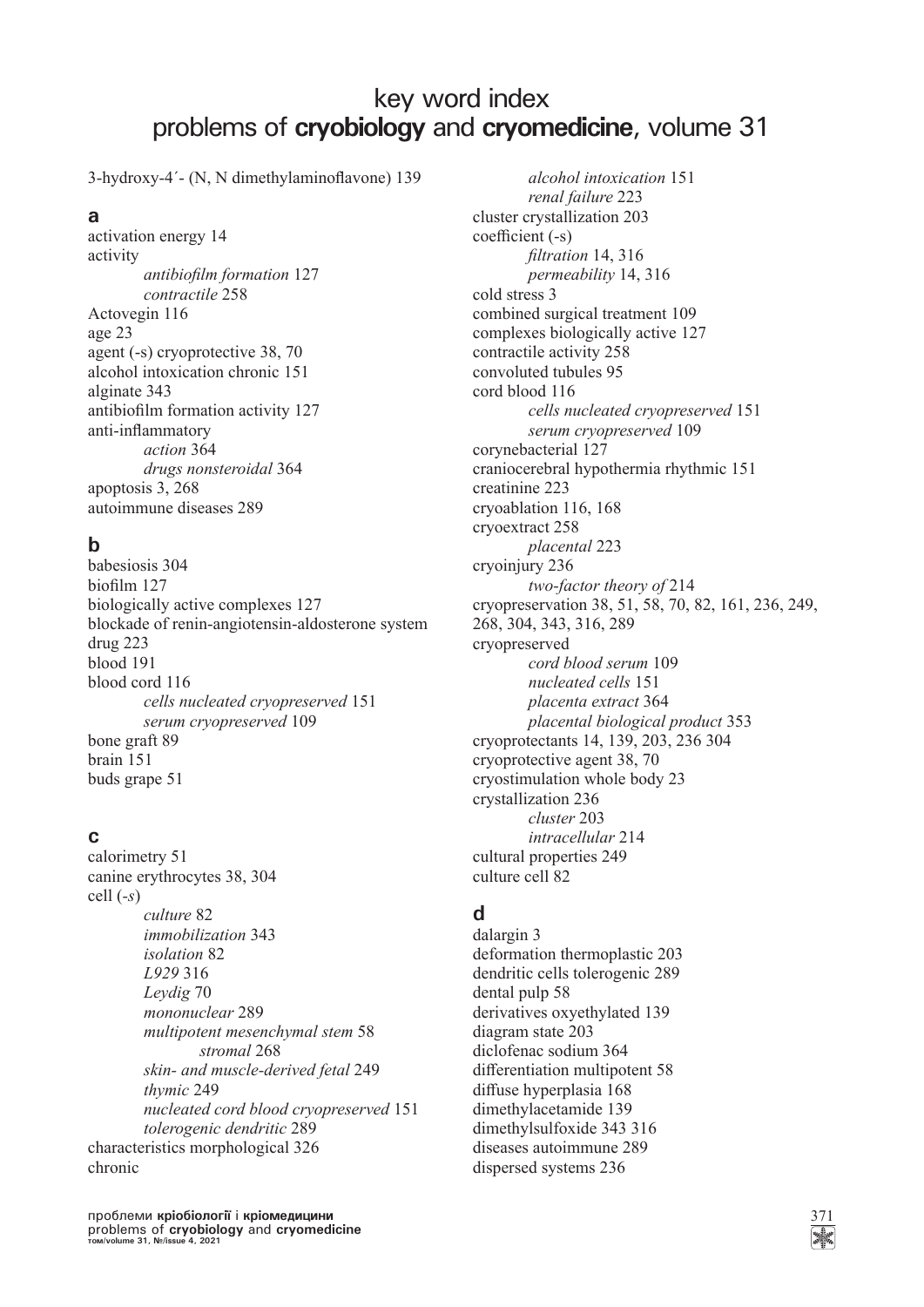DNA fragmentation 3 dorsal root ganglia 258 drug blockade of renin-angiotensin-aldosterone system 223 drugs, *nonsteroidal anti-inflammatory* 364 dyscirculatory encephalopathy 151

#### **e**

effect solution 214 encephalopathy dyscirculatory 151 energy activation 14 enkephalins 3 erythrocytes 236 *canine* 38, 304 *Esherichia coli* M-17 273 experimental hypothyroidism 353 explants 82 extract placenta cryopreserved 364

### **f**

factors neurotrophic 258 fetal skin- and muscle-derived multipotent stromal cells 249 filtration coefficients 14, 316 fluorescence 139 follicles 326 fragility osmotic 38 fragmentation DNA 3

#### **g**

ganglia dorsal root 258 gel immobilization 273 germinal vesicle 161 gland thyroid 168, 353 glycerol 139 graft bone 89 granules lined 277 grape buds 51

#### **h**

hamsters 191 hibernation 191 hormones, *sex* 326 hydroxyethyl starch 70 hyperplasia diffuse 168 hypometabolism 191 hypothermia craniocerebral rhythmic 151 hypothermic storage 326 hypothyroidism experimental 353

#### **i**

immobilization cell 343 immobilization gel 273 immunophenotype 58 *in vitro* maturation 161 indices leukocyte integral 23 infiltration vacuum 51

integral leukocyte indices 23 intoxication alcohol chronic 151 intracellular crystallization 214 isolation cell 82

### **l**

L929 cells 316 *Lactobacillus rhamnosus* GG 127 leukocyte(s ) 23 indices integral 23 Leydig cells 70 light microscopy polarized 236 lined granules 277 liquid nitrogen 89 liquid-liquid phase transitions 236 low temperature *regimens of storage* 127  *storage* 273

#### **m**

mannitol-containing solution 326 maturation *in vitro* 161 mechanical stability 38 membranotropy 139 meristems 180 mice 82 microscopy light polarized 236 migration 268 mixtures 139 model physical-mathematical 14, 214 monocytes 289 mononuclear cells 289 morphological characteristics 326 morphology 223 multipotent differentiation 58 multipotent mesenchymal stem cells 58 multipotent stromal cells *fetal skin- and muscle-derived* 249  *mesenchymal* 268  *thymic* 249

#### **n**

neuropeptides 3 neurotrophic factors 258 nitrogen liquid 89 nonsteroidal anti-inflammatory drugs 364 normothermic storage 326 nucleated cord blood cells cryopreserved 151 **o** oocyte 161

osmotic *fragility* 38  *reaction* 180 osmotically inactive volume 316 osteoblast 89 osteoclast 89 osteocyte 89 oxyethylated derivatives 139